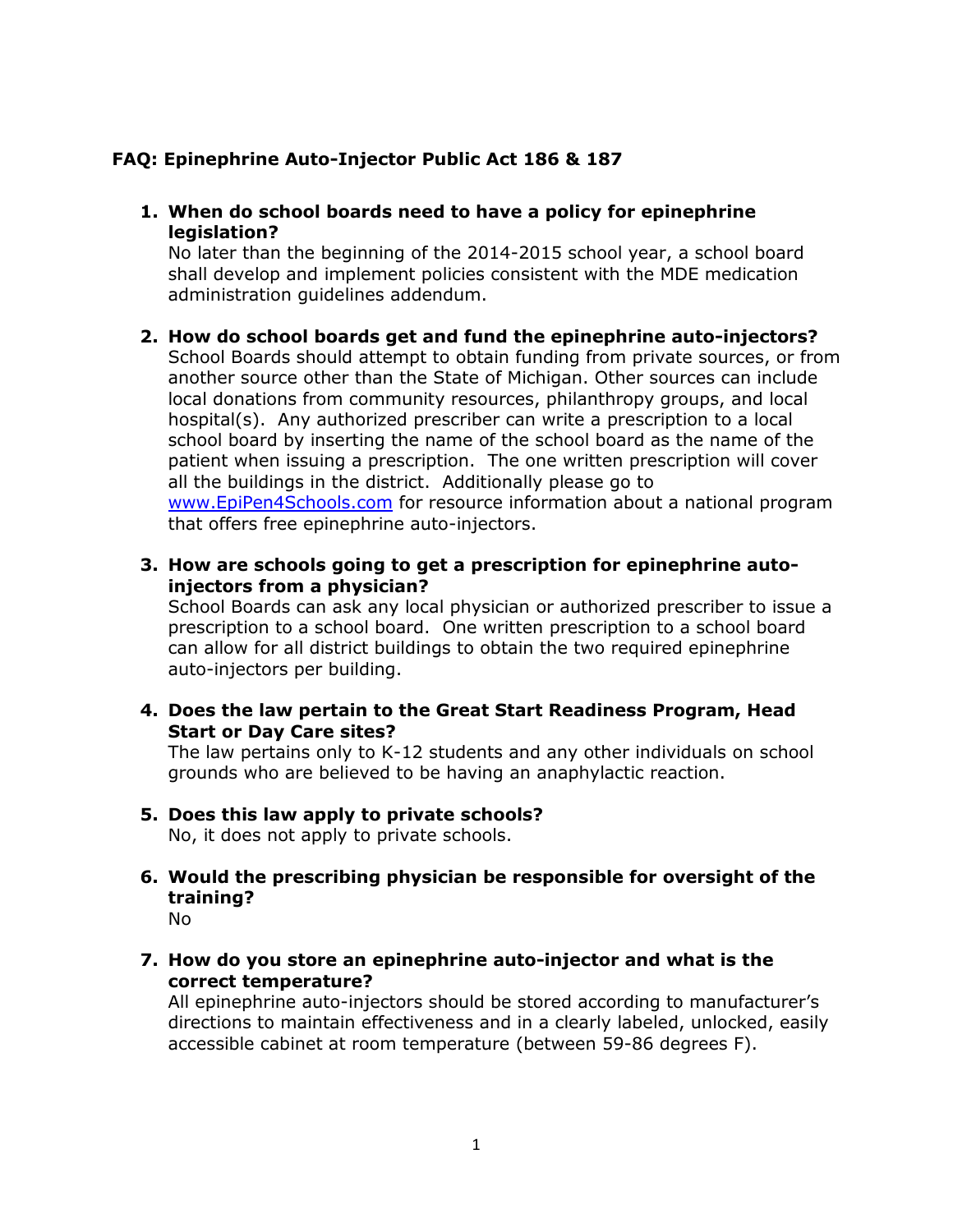**8. What do schools do with the epinephrine auto-injectors when school is out for the summer?** 

At the end of a school year any epinephrine auto-injector that will expire during the next school year needs to be replaced for the following school year. Epinephrine auto-injectors with a long expiration life that will last well into the following school year should be safely stored in a temperature range of between 59-86 degrees F over the summer and be available for the following school year.

- **9. Can nurses train unlicensed staff on how to recognize and treat anaphylaxis in a person that has no history of an allergy?**  Yes. The law addresses individuals who were not previously known to have an allergic response with a substance that causes an allergic reaction progressing into a life threatening anaphylaxis reaction.
- **10. Are stock epinephrine auto-injectors required on school field trips?**  No, that is not the purpose of this law. However for those individuals that have a known allergic reaction they should have their epinephrine autoinjector on their person when age appropriate or under the supervision of an adult on field trips.
- **11. Are nurses from ISDs or local health departments who provide training for unlicensed staff expected to also supervise school staff? How can that be done?**

According to the law "supervision" extends to the actual training of school staff. Additional supervision is up to the discretion of the nurse, although not required as part of this legislation.

**12. Would schools inform parents/guardian so they could opt-out their child with a condition that precluded use of Epinephrine? (e.g. dysrhythmia)** 

This would be a policy decision made by a local school board.

## **13. Where can schools find a training program?**

A small workgroup of school nurses reviewed several online training modules. The following links to these modules provide different levels of training that can be provided by a licensed registered professional nurse and meet the MDE recommended guidelines for responding to an anaphylaxis at school.

- National Association of School Nurses. **Get Trained** <http://www.nasn.org/ToolsResources/FoodAllergyandAnaphylaxis/GetTrained>
- Schools.AllergyHome.org **Staff Training Module: What School Staff Need to Know** [http://www.allergyhome.org/schools/food-allergy-school-staff-training-full](http://www.allergyhome.org/schools/food-allergy-school-staff-training-full-length-module/)[length-module/](http://www.allergyhome.org/schools/food-allergy-school-staff-training-full-length-module/)